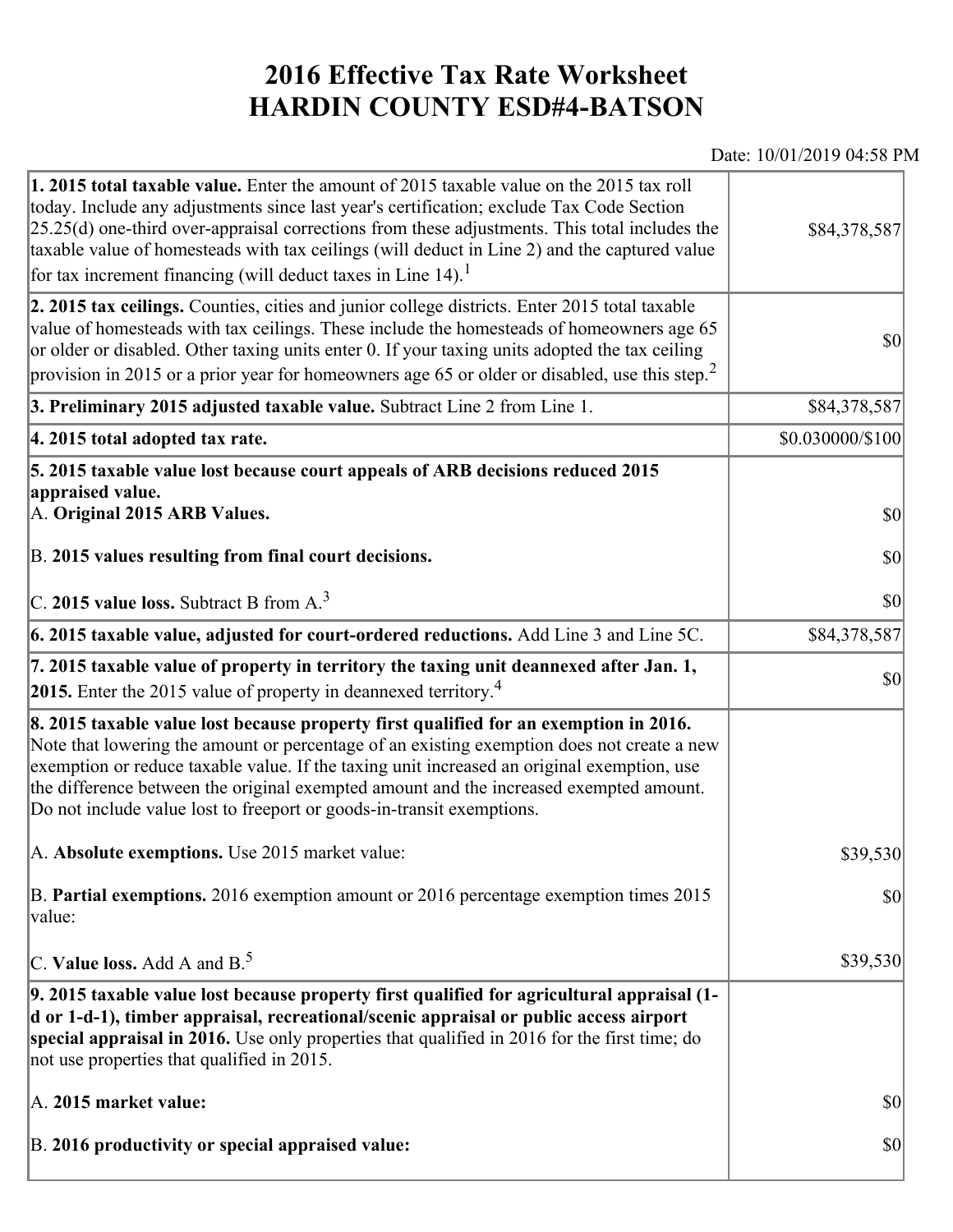| C. Value loss. Subtract B from $A6$                                                                                                                                                                                                                                                                                                                                                                                                                                                                                                                                                                                                                                                                                      | $ 10\rangle$ |
|--------------------------------------------------------------------------------------------------------------------------------------------------------------------------------------------------------------------------------------------------------------------------------------------------------------------------------------------------------------------------------------------------------------------------------------------------------------------------------------------------------------------------------------------------------------------------------------------------------------------------------------------------------------------------------------------------------------------------|--------------|
| 10. Total adjustments for lost value. Add lines 7, 8C and 9C.                                                                                                                                                                                                                                                                                                                                                                                                                                                                                                                                                                                                                                                            | \$39,530     |
| 11. 2015 adjusted taxable value. Subtract Line 10 from Line 6.                                                                                                                                                                                                                                                                                                                                                                                                                                                                                                                                                                                                                                                           | \$84,339,057 |
| 12. Adjusted 2015 taxes. Multiply Line 4 by line 11 and divide by \$100.                                                                                                                                                                                                                                                                                                                                                                                                                                                                                                                                                                                                                                                 | \$25,301     |
| 13. Taxes refunded for years preceding tax year 2015. Enter the amount of taxes refunded<br>by the taxing unit for tax years preceding tax year 2015. Types of refunds include court<br>decisions, Tax Code Section 25.25(b) and (c) corrections and Tax Code Section 31.11<br>payment errors. Do not include refunds for tax year 2015. This line applies only to tax years<br>preceding tax year 2015. <sup>7</sup>                                                                                                                                                                                                                                                                                                    | \$0          |
| 14. Taxes in tax increment financing (TIF) for tax year 2015. Enter the amount of taxes<br>paid into the tax increment fund for a reinvestment zone as agreed by the taxing unit. If the<br>taxing unit has no 2016 captured appraised value in Line 16D, enter $0.8$                                                                                                                                                                                                                                                                                                                                                                                                                                                    | 30           |
| 15. Adjusted 2015 taxes with refunds and TIF adjustment. Add Lines 12 and 13, subtract<br>Line $149$                                                                                                                                                                                                                                                                                                                                                                                                                                                                                                                                                                                                                     | \$25,301     |
| 16. Total 2016 taxable value on the 2016 certified appraisal roll today. This value<br>includes only certified values and includes the total taxable value of homesteads with tax<br>ceilings (will deduct in Line 18). These homesteads include homeowners age 65 or older or<br>disabled. <sup>10</sup>                                                                                                                                                                                                                                                                                                                                                                                                                |              |
| A. Certified values:                                                                                                                                                                                                                                                                                                                                                                                                                                                                                                                                                                                                                                                                                                     | \$80,458,360 |
| B. Counties: Include railroad rolling stock values certified by the Comptroller's office:                                                                                                                                                                                                                                                                                                                                                                                                                                                                                                                                                                                                                                | \$0          |
| C. Pollution control exemption: Deduct the value of property exempted for the current tax<br>year for the first time as pollution control property:                                                                                                                                                                                                                                                                                                                                                                                                                                                                                                                                                                      | $ 10\rangle$ |
| $\vert$ D. Tax increment financing: Deduct the 2016 captured appraised value of property taxable<br>by a taxing unit in a tax increment financing zone for which the 2016 taxes will be deposited<br>into the tax increment fund. Do not include any new property value that will be included in<br>Line 21 below. $11$                                                                                                                                                                                                                                                                                                                                                                                                  | \$0          |
| E. Total 2016 value. Add A and B, then subtract C and D.                                                                                                                                                                                                                                                                                                                                                                                                                                                                                                                                                                                                                                                                 | \$80,458,360 |
| $ 17$ . Total value of properties under protest or not included on certified appraisal roll. <sup>12</sup>                                                                                                                                                                                                                                                                                                                                                                                                                                                                                                                                                                                                               |              |
| A. 2016 taxable value of properties under protest. The chief appraiser certifies a list of<br>properties still under ARB protest. The list shows the appraisal district's value and the<br>taxpayer's claimed value, if any, or an estimate of the value if the taxpayer wins. For each of<br>the properties under protest, use the lowest of these values. Enter the total value. <sup>13</sup>                                                                                                                                                                                                                                                                                                                         | \$664,920    |
| B. 2016 value of properties not under protest or included on certified appraisal roll.<br>The chief appraiser gives taxing units a list of those taxable properties that the chief<br>appraiser knows about, but are not included in the appraisal roll certification. These<br>properties also are not on the list of properties that are still under protest. On this list of<br>properties, the chief appraiser includes the market value, appraised value and exemptions for<br>the preceding year and a reasonable estimate of the market value, appraised value and<br>exemptions for the current year. Use the lower market, appraised or taxable value (as<br>appropriate). Enter the total value. <sup>14</sup> | \$0          |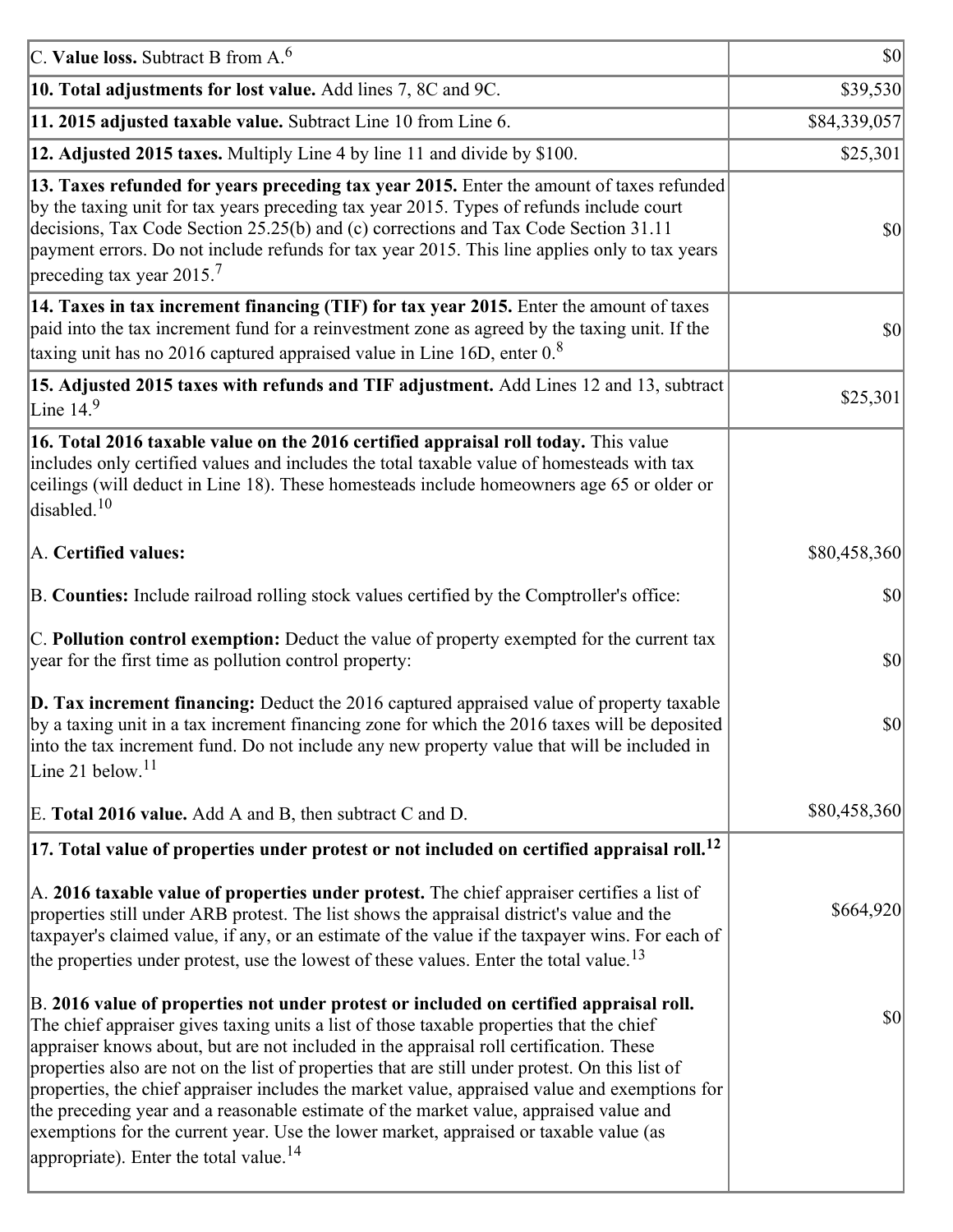| C. Total value under protest or not certified: Add A and B.                                                                                                                                                                                                                                                                                                                                                                                                                                                                                                                                                                                  | \$664,920        |
|----------------------------------------------------------------------------------------------------------------------------------------------------------------------------------------------------------------------------------------------------------------------------------------------------------------------------------------------------------------------------------------------------------------------------------------------------------------------------------------------------------------------------------------------------------------------------------------------------------------------------------------------|------------------|
| 18. 2016 tax ceilings. Counties, cities and junior colleges enter 2016 total taxable value of<br>homesteads with tax ceilings. These include the homesteads of homeowners age 65 or older<br>or disabled. Other taxing units enter 0. If your taxing units adopted the tax ceiling provision<br>in 2015 or a prior year for homeowners age 65 or older or disabled, use this step. <sup>15</sup>                                                                                                                                                                                                                                             | \$0              |
| 19. 2016 total taxable value. Add Lines 16E and 17C. Subtract Line 18.                                                                                                                                                                                                                                                                                                                                                                                                                                                                                                                                                                       | \$81,123,280     |
| 20. Total 2016 taxable value of properties in territory annexed after Jan. 1, 2015.<br>Include both real and personal property. Enter the 2016 value of property in territory<br>$\text{lanned}$ . <sup>16</sup>                                                                                                                                                                                                                                                                                                                                                                                                                             | 10               |
| 21. Total 2016 taxable value of new improvements and new personal property located<br>in new improvements. New means the item was not on the appraisal roll in 2015. An<br>improvement is a building, structure, fixture or fence erected on or affixed to land. New<br>additions to existing improvements may be included if the appraised value can be<br>determined. New personal property in a new improvement must have been brought into the<br>taxing unit after Jan. 1, 2015, and be located in a new improvement. New improvements do<br>include property on which a tax abatement agreement has expired for $2016$ . <sup>17</sup> | \$1,371,980      |
| 22. Total adjustments to the 2016 taxable value. Add Lines 20 and 21.                                                                                                                                                                                                                                                                                                                                                                                                                                                                                                                                                                        | \$1,371,980      |
| 23. 2016 adjusted taxable value. Subtract Line 22 from Line 19.                                                                                                                                                                                                                                                                                                                                                                                                                                                                                                                                                                              | \$79,751,300     |
| <b>24. 2016 effective tax rate.</b> Divide Line 15 by Line 23 and multiply by $$100$ . <sup>18</sup>                                                                                                                                                                                                                                                                                                                                                                                                                                                                                                                                         | \$0.031724/\$100 |
| <b>25. COUNTIES ONLY.</b> Add together the effective tax rates for each type of tax the county<br>levies. The total is the 2016 county effective tax rate. <sup>1</sup>                                                                                                                                                                                                                                                                                                                                                                                                                                                                      |                  |

A county, city or hospital district that adopted the additional sales tax in November 2015 or in May 2016 must adjust its effective tax rate. The Additional Sales Tax Rate Worksheet sets out this adjustment. Do not forget to complete the Additional Sales Tax Rate Worksheet if the taxing unit adopted the additional sales tax on these dates.

<sup>1</sup>Tex. Tax Code Section  $26.012(14)$ <sup>2</sup>Tex. Tax Code Section  $26.012(14)$  $3$ Tex. Tax Code Section 26.012(13)  ${}^{4}$ Tex. Tax Code Section 26.012(15)  $5$ Tex. Tax Code Section 26.012(15)  ${}^{6}$ Tex. Tax Code Section 26.012(15)  $7$ Tex. Tax Code Section 26.012(13)  ${}^{8}$ Tex. Tax Code Section 26.03(c)  $^{9}$ Tex. Tax Code Section 26.012(13)  $10$ Tex. Tax Code Section 26.012(15) <sup>11</sup>Tex. Tax Code Section  $26.03(c)$ <sup>12</sup>Tex. Tax Code Section  $26.01(c)$ <sup>13</sup>Tex. Tax Code Section 26.04 and 26.041 <sup>14</sup>Tex. Tax Code Section 26.04 and 26.041 <sup>15</sup>Tex. Tax Code Section  $26.012(6)$  $16$ Tex. Tax Code Section 26.012(17) <sup>17</sup>Tex. Tax Code Section  $26.012(17)$ <sup>18</sup>Tex. Tax Code Section 26.04(c) <sup>19</sup>Tex. Tax Code Section 26.04(d)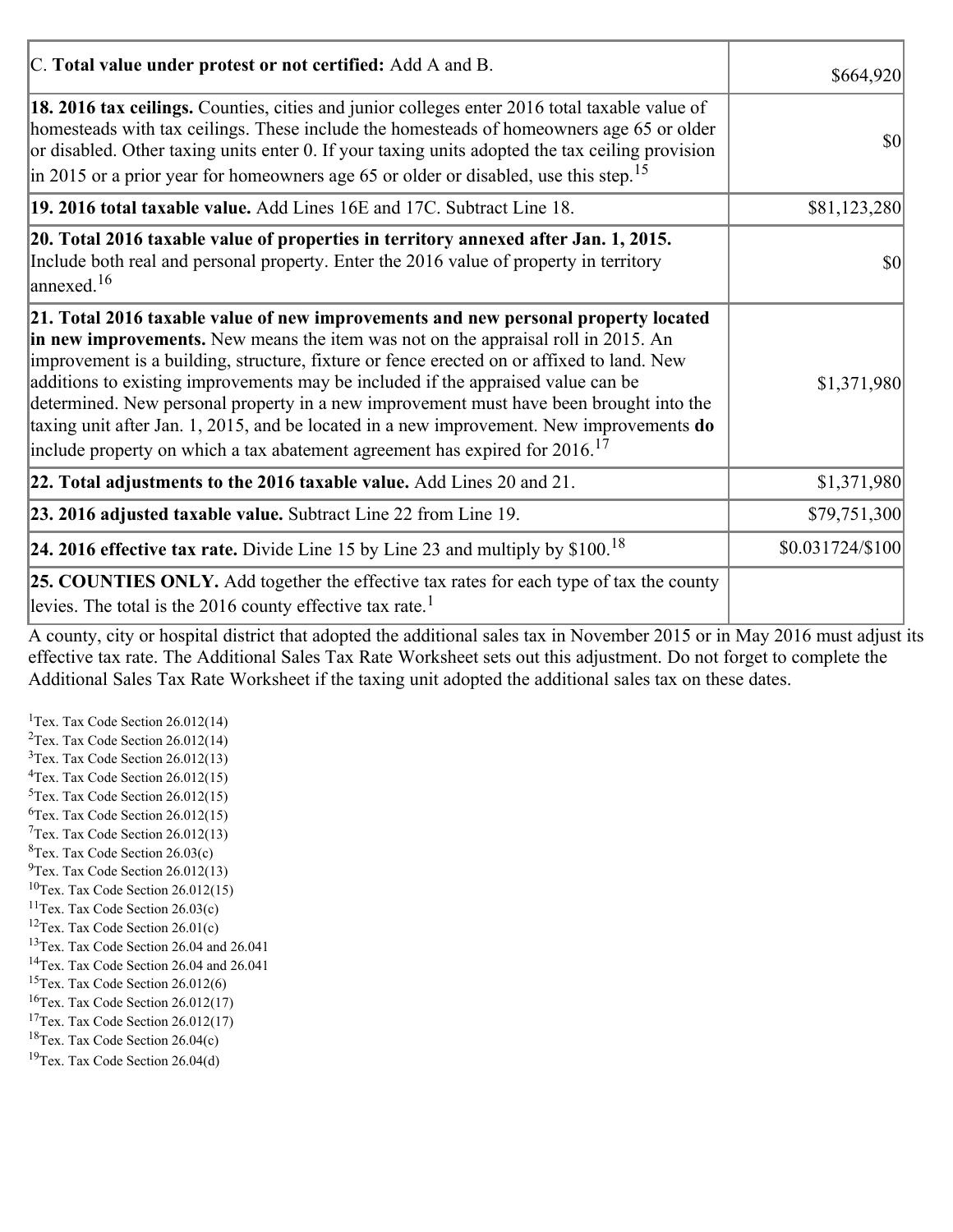## **2016 Rollback Tax Rate Worksheet HARDIN COUNTY ESD#4-BATSON**

Date: 10/01/2019

| 26. 2015 maintenance and operations (M&O) tax rate.                                                                                                                                                                                                                                                                                                                                                                                                                                                                                                                                                                                                                     | \$0.030000/\$100 |
|-------------------------------------------------------------------------------------------------------------------------------------------------------------------------------------------------------------------------------------------------------------------------------------------------------------------------------------------------------------------------------------------------------------------------------------------------------------------------------------------------------------------------------------------------------------------------------------------------------------------------------------------------------------------------|------------------|
| $ 27.2015$ adjusted taxable value. Enter the amount from Line 11.                                                                                                                                                                                                                                                                                                                                                                                                                                                                                                                                                                                                       | \$84,339,057     |
| 28. 2015 M&O taxes.                                                                                                                                                                                                                                                                                                                                                                                                                                                                                                                                                                                                                                                     |                  |
|                                                                                                                                                                                                                                                                                                                                                                                                                                                                                                                                                                                                                                                                         |                  |
| $ A$ . Multiply Line 26 by Line 27 and divide by \$100.                                                                                                                                                                                                                                                                                                                                                                                                                                                                                                                                                                                                                 | \$25,301         |
| B. Cities, counties and hospital districts with additional sales tax: Amount of additional<br>sales tax collected and spent on M&O expenses in 2015. Enter amount from full year's sales<br>tax revenue spent for M&O in 2015 fiscal year, if any. Other taxing units enter 0. Counties<br>exclude any amount that was spent for economic development grants from the amount of<br>sales tax spent.                                                                                                                                                                                                                                                                     | $ 10\rangle$     |
| C. Counties: Enter the amount for the state criminal justice mandate. If second or later year,<br>the amount is for increased cost above last year's amount. Other taxing units enter 0.                                                                                                                                                                                                                                                                                                                                                                                                                                                                                | $ 10\rangle$     |
| D. Transferring function: If discontinuing all of a department, function or activity and<br>transferring it to another taxing unit by written contract, enter the amount spent by the taxing<br>unit discontinuing the function in the 12 months preceding the month of this calculation. If<br>the taxing unit did not operate this function for this 12-month period, use the amount spent<br>in the last full fiscal year in which the taxing unit operated the function. The taxing unit<br>discontinuing the function will subtract this amount in H below. The taxing unit receiving<br>the function will add this amount in H below. Other taxing units enter 0. | $ 10\rangle$     |
| E. Taxes refunded for years preceding tax year 2015: Enter the amount of M&O taxes<br>refunded in the preceding year for taxes before that year. Types of refunds include court<br>decisions, Tax Code Section 25.25(b) and (c) corrections and Tax Code Section 31.11<br>payment errors. Do not include refunds for tax year 2015. This line applies only to tax years<br>preceding tax year 2015.                                                                                                                                                                                                                                                                     | $ 10\rangle$     |
| F. Enhanced indigent health care expenditures: Enter the increased amount for the<br>current year's enhanced indigent health care expenditures above the preceding tax year's<br>enhanced indigent health care expenditures, less any state assistance.                                                                                                                                                                                                                                                                                                                                                                                                                 | $ 10\rangle$     |
| G. Taxes in TIF: Enter the amount of taxes paid into the tax increment fund for a<br>reinvestment zone as agreed by the taxing unit. If the taxing unit has no 2016 captured<br>appraised value in Line 16D, enter 0.                                                                                                                                                                                                                                                                                                                                                                                                                                                   | $ 10\rangle$     |
| <b>H. Adjusted M&amp;O Taxes.</b> Add A, B, C, E and F. For unit with D, subtract if discontinuing<br>function and add if receiving function. Subtract G.                                                                                                                                                                                                                                                                                                                                                                                                                                                                                                               | \$25,301         |
| 29. 2016 adjusted taxable value. Enter Line 23 from the Effective Tax Rate Worksheet.                                                                                                                                                                                                                                                                                                                                                                                                                                                                                                                                                                                   | \$79,751,300     |
| 30. 2016 effective maintenance and operations rate. Divide Line 28H by Line 29 and<br>multiply by \$100.                                                                                                                                                                                                                                                                                                                                                                                                                                                                                                                                                                | \$0.031724/\$100 |
| $31.2016$ rollback maintenance and operation rate. Multiply Line 30 by 1.08.                                                                                                                                                                                                                                                                                                                                                                                                                                                                                                                                                                                            | \$0.034261/\$100 |